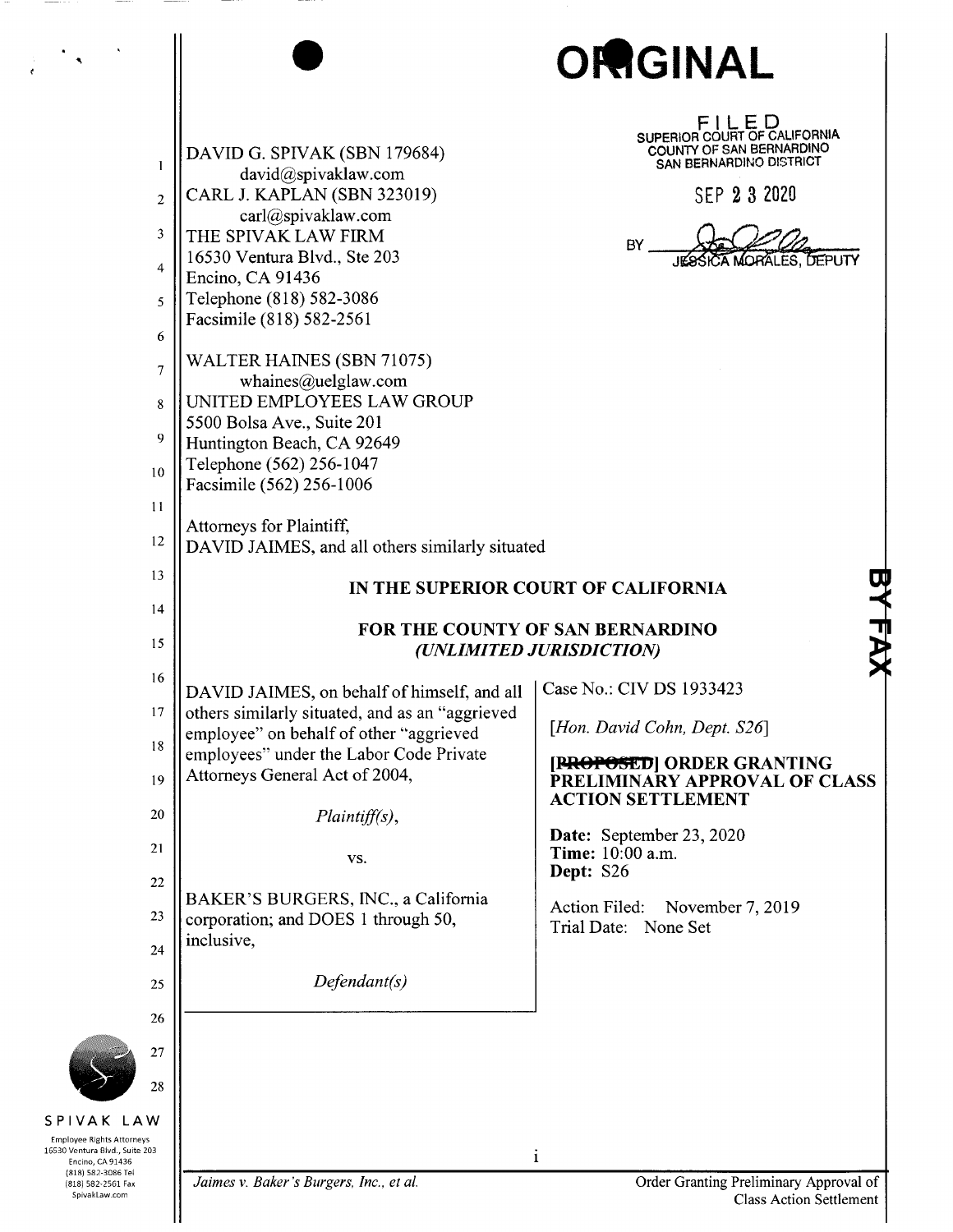Plaintiff DAVID JAIMES'S ("Jaimes" or "Plaintiff") unopposed Motion for Preliminary Approval of <sup>a</sup> Class Action Settlement was scheduled for hearing before the Court on Septembe 23, 2020, at 10:00 a.m., before the Honorable David Cohn, Judge presiding. The Court having considered the papers submitted in support of the motion HEREBY ORDERS TH FOLLOWING

5 1. The Court grants preliminary approval of the Settlement and the Class based upon 6 the terms set forth in the Stipulation of Class Action Settlement and Release (the Settlement) filed herewith. All capitalized terms used herein shall have the same meaning as defined in the  $\overline{7}$ 8 Settlement. The Court finds that the terms of the Settlement are fair, adequate, and reasonable to  $\theta_{\text{g}}$  || the Class. The Settlement falls within the range of reasonableness and appears to be presumptively  $_{10}$  | valid, subject only to any objections that may be raised at the final hearing and final approval by this Court ii

2. For purposes of this Order, the Class is defined as follows: All current and former i2 non exempt employees Defendants employed in California at any time during the Class Period 13 The Class is preliminarily certified for settlement purposes only

14 3. The Court hereby preliminarily finds that the Settlement was the product of serious. <sup>15</sup> linformed, non-collusive negotiations conducted at arm's length by the Parties. In making this  $16$  || preliminary finding, the Court considered the nature of the claims set forth in the pleadings, the  $17$  | amounts and kinds of benefits which shall be paid pursuant to the Settlement, the allocation of  $\frac{18}{18}$  Settlement proceeds to the Class, and the fact that the Settlement represents a compromise of the  $_{19}$  || Parties' respective positions. The Court further preliminarily finds that the terms of the Settlement  $\mathcal{L}_{20}$  || have no obvious deficiencies and do not improperly grant preferential treatment to any individual 21 Class member. Accordingly, the Court preliminarily finds that the Settlement was entered into in good faith 22

4. The Court finds that the dates set forth in the Settlement Agreement for mailing and distribution of the Notice and Notice meet the requirements of due process and provide the bes notice practicable under the circumstances, and constitute due and sufficient notice to all persons entitled thereto, and directs the mailing of the Notice Packet by first class mail to the Class as set  $26$  || forth in the Settlement. Accordingly, the Court orders the following implementation schedule for further proceedings



23

24

ZS

t

z

3

4

28  $\parallel$  a. Within ten (10) business days following the date of this Preliminary

Employee Rights Attorneys **1** 16530 Ventura Blvd., Suite 203 Spivaklaw com

SPIVAK LAW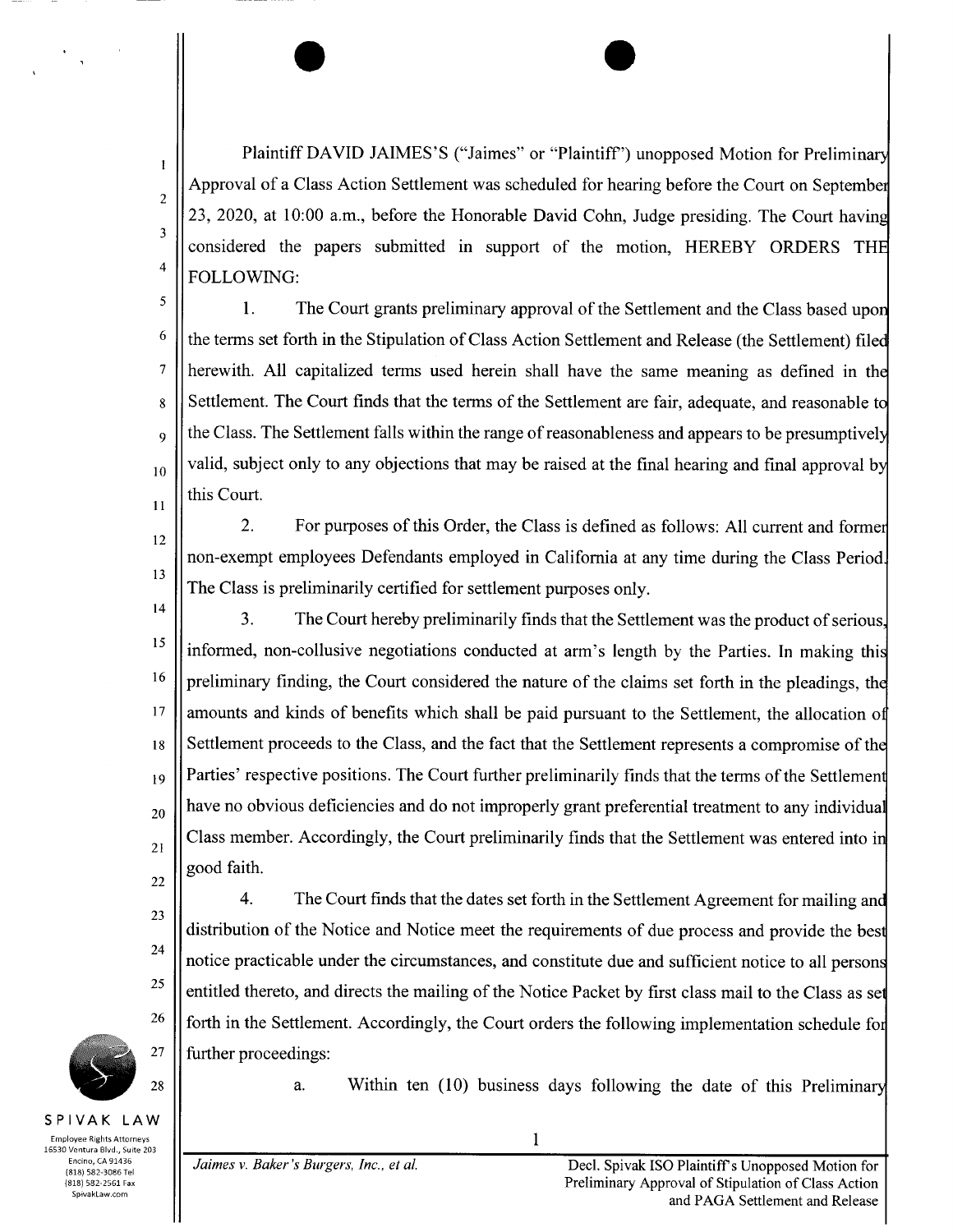Approval Order, Defendants shall provide CPT Group, Inc., the appointed Settlement Administrator, the Class List consisting of the names, most recent known mailing addresses. telephone numbers, social security numbers, dates of employment and the total number of Qualifying Pay Periods for all Class members during the Class Period

4

I

2

3

5

6

 $\overline{7}$ 

b. Within thirty (30) calendar days following the date of this Preliminary Approval Order, the Settlement Administrator shall mail the Notice and Notice (collectively, the Notice Packet) along with a pre-printed postage paid return envelope, to all Class members pursuant to the terms of the Settlement, by First Class U.S. Mail, postage prepaid using the most <sup>s</sup> current mailing address information available The Notice Packet shall be in English and Spanish

9 c. Within sixty  $(60)$  calendar days following the mailing of the Notice Packet.  $t_{10}$  all requests to be excluded from the non-PAGA portion of the Settlement must be returned to the ti Settlement Administrator postmarked by U.S. Mail, as set forth in the Settlement.

d. Within fifteen  $(15)$  calendar days following the mailing of the Notice 12 Packet, the Settlement Administrator shall mail to each Class Member who has not requested 13 exclusion from the non-PAGA potion of the Settlement a postcard in English and Spanish 14 reminding them of the deadline to request exclusion from the Settlement.

ls e. The Court will consider any written or oral objections or comments from  $16$  Class Members at the time of the Final Approval Hearing, as set forth in the Notice. Written <sup>17</sup> | objections to the proposed settlement should state the basis for the objection and be mailed together  $\frac{18}{18}$  || with copies of all papers and briefs in support thereof to the Settlement Administrator within sixty  $_{19}$   $\vert \vert$  (60) calendar days following the mailing of the Notice.

20 5. The Court approves, as to form and content, the Notice (in substantially the form attached as Exhibit 1 to the Settlement). The Court also approves the procedure for members of 21 the Class to object to the Settlement set forth in the Notice 22

6. The Court approves, for settlement purposes only, David Spivak of The Spivak Law Firm and Walter Haines of the United Employees Law Group as Class Counsel.

7. The Court approves, for settlement purposes only, David Jaimes as the Class  $\frac{25}{ }$  Representative.

23

24

<sup>26</sup> 8. The Court approves CPT Group, Inc. as the Settlement Administrator.

27  $\vert$  9. A Final Approval Hearing shall be held at

 $28 \mid 2920$  in Department 26 of the Superior Court for the State of California, County of San Bernardino,

SPIVAK LAW Employee Rights Attorneys  $\qquad \qquad \parallel$ 16530 Ventura Bivd., Suite 203 (818) 582-3086 Tel<br>(818) 582-2561 Fax

SpivakLaw com

.<br>Ofi-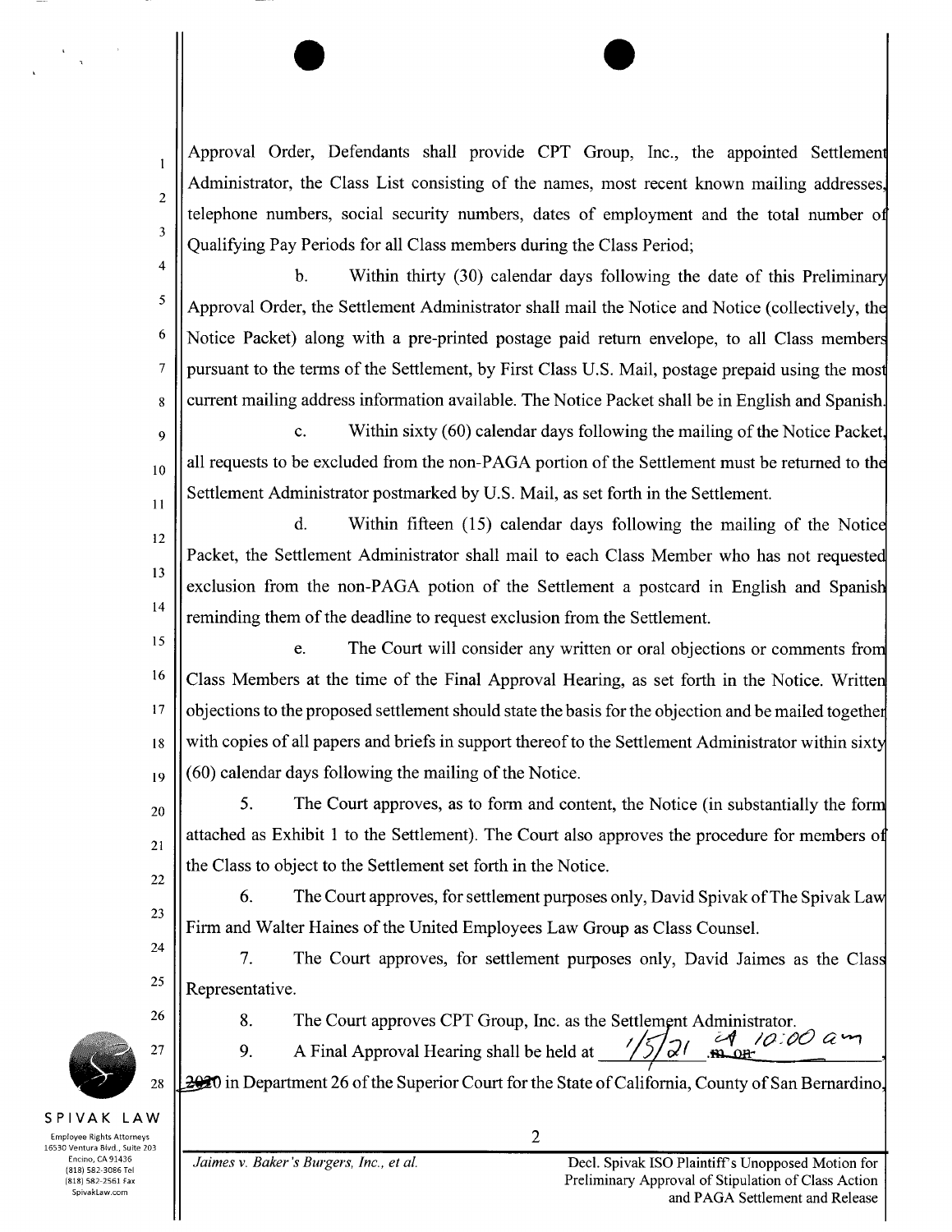located at 247 West Third Street, San Bernardino, CA 92415, to consider the fairness, adequacy and reasonableness of the proposed Settlement preliminarily approved by this Order, and to 2 consider the application of Class Counsel for an award of reasonable attorneys' fees and costs 3 incurred and the Enhancement Award. All briefs and materials in support of the Motion for an Order of Final Approval and Judgment and Application for Attorneys' Fees and Costs shall be filed with this Court at least sixteen  $(16)$  court days before the Final Approval Hearing.

6

s

 $\overline{7}$ 

1<sup>1</sup>

z

22

24

25

26

4

5

 $\mathbf{1}$ 

 $\chi\to 0$ 

10. If for any reason the Court does not execute and file an Order of Final Approval and Judgment, or if the Effective Date, as defined in the Settlement, does not occur for any reason, the proposed Settlement that is the subject of this Order, and all evidence and proceedings had in  $\theta_{\text{g}}$  | connection therewith, shall be without prejudice to the status quo ante rights of the Parties to the  $t_{10}$  litigation, as more specifically set forth in the Settlement.

11. Pending further Order of this Court, all proceedings in this matter except those  $\begin{bmatrix} 12 \\ 12 \end{bmatrix}$  contemplated herein and in the Settlement are hereby stayed.

12. The Court further ORDERS that to facilitate administration of this Settlement, all 13 Class members, including Plaintiff, are hereby enjoined from filing or prosecuting any claims, 14 cases, suits or administrative proceedings (including filing or pursuing claims with the California  $15$ Division of Labor Standards Enforcement) regarding claims released by the Settlement, unless and  $16$  until such Class members have filed valid and timely written requests for exclusion with the 17 Settlement Administrator.

18 | 13. The Court expressly reserves the right to adjourn or continue the Final Approval  $_{19}$  || Hearing from time to time without further notice to members of the Class.

## $_{20}$  || IT IS SO ORDERED.

Date:  $\frac{9}{3^{3}/2}$ 

U

Honorable David Co  $\begin{array}{c|c}\n & \text{Judge of the San Bernardino Superior Court}\n\end{array}$ 

i. 27 28

## SPIVAK LAW

Employee Rights Attorneys **3** 16530 Ventura Blvd., Suite 203 SpivakLaw com